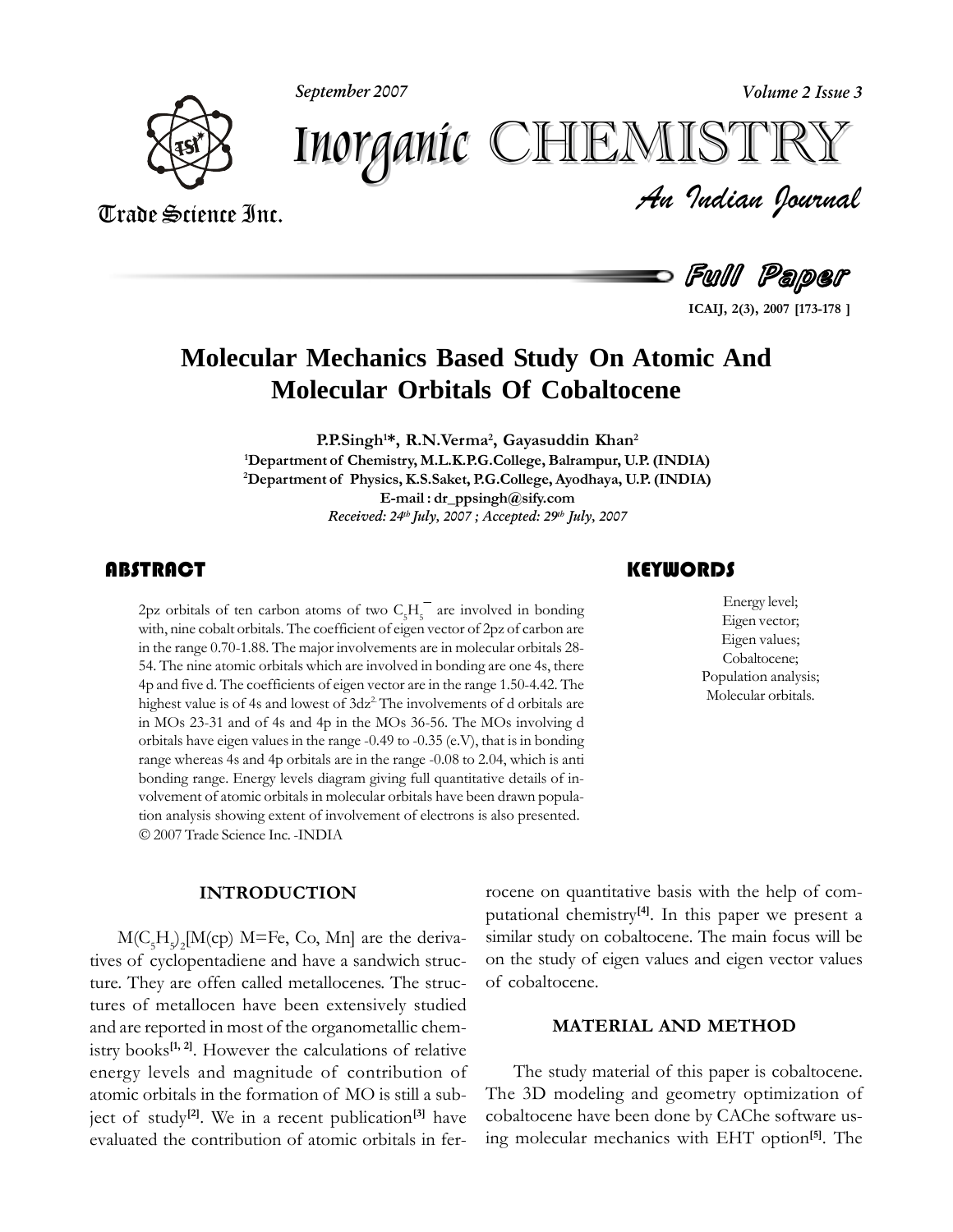have





**Carbon, <sup>11</sup> Cobalt, 12-21 Hydrogen Figure 1: 3D Structure of cobaltocene**

Figure 1:3D structure of cobaldocene<br>3D structure is shown in the figure 1. Eigen values interest<br>and eigenvectors values have been obtained with the The 2 and eigenvectors values have been obtained with the The 2p<br>same software, using the same option. With the help cobalt, same software, using the same option. With the help cobal<br>of these values, eigenvector analysis and magnitude discu of these values, eigenvector analysis and magnitude<br>of contribution of atomic orbital in MO formation 1**tributi** Exterior **11: Atomic orbital** in MO formation<br> **11: Atomic orbitals**( $\chi$ ) of **cobaltocene** 

**TABLE 1:** Atomic orbitals( $\chi$ ) of cobaltocene<br>Atom **AO** ( $\chi$ ) Atom **A** 

been made and discussed. The theory on which various calculations are made is defined elsewhere **[6]**.

#### **RESULT AND DISCUSSION**

 molecular orbitals of cobaltocene figure <sup>1</sup> The molecular orbitals of cobaltocene figure 1<br>formed by linear combination of 50 orbitals of are formed by linear combination of  $50$  orbitals of two  $CH<sub>-</sub>$  anion and 9 orbital of cobalt, as detailed two  $C_5H_5^-$  anion and 9 orbital of cobalt, as detailed<br>in TABLE 1. The 59 atomic orbitals give LCAO apin TABLE 1. The 59 atomic orbitals give LCAO approximation to 59 molecular orbitals. The eigen valr<br>ues of tion to 59 molecular orbitals. The eigen val-<br>MOs are included in TABLE 2. The atomic<br>are represented by  $\gamma$  and MOs by  $\phi$ . 1-40 $\gamma$ orbitals are represented by  $\chi$  and MOs by  $\phi$ . 1-40 $\chi$ <br>are atomic orbitals of carbon, 41-49 of cobalt and omic orbitals of carbon, 41-49 of cobalt and  $\chi$  of hydrogen.<br>The orbitals involved in  $\sigma$  bonding are not of 50-59 $\chi$  of hydrogen.<br>The orbitals involved in  $\sigma$  bonding are not of

The orbitals involved in  $\sigma$  bonding are not of interest. hence shall remain out of our discussion. est, hence shall remain out of o **[7]**of our discussion.<br>and nine orbital of The 2pz orbitals of ten carbons<sup>[7]</sup> and nine orbital of cobalt, that is in total 19 orbitals, are relevant to our  $\cosh t$ , that is in total 19 orbitals, are relevant to our discussion in respect of bonding between cobalt ordiscussion in respect of bonding between cobalt or**bital and 2pz orbitals of**  $C_{\xi}H_{\xi}$ **. These atomic orbit-**

 $-0.4627$   $57$   $2.0771$ <br> $-0.4495$   $58$   $2.2583$ 

 $-0.4495$   $58$   $2.2583$ <br> $-0.4374$   $59$   $2.2719$ 

|              |                |     |          | TABLE 1: Atomic orbitals $(\chi)$ of cobaltocene |             |             | TABLE 2: Eigen values of $MO$ ( $\Phi$ ) of cobaltocene |            |                  |
|--------------|----------------|-----|----------|--------------------------------------------------|-------------|-------------|---------------------------------------------------------|------------|------------------|
| $\chi$       | Atom           | AO  | $\alpha$ | Atom                                             | AO          | $MO(\Phi)$  | Eigen values(eV)                                        | $MO(\Phi)$ | Eigen values(eV) |
| $\mathbf{1}$ | $1\textrm{C}$  | 2s  | 31       | $8\mathrm{C}$                                    | 2py         |             | $-1.1027$                                               | 31         | $-0.3583$        |
| 2            | 1C             | 2px | 32       | $8\mathrm{C}$                                    | 2pz         | $\mathbf 2$ | $-1.0916$                                               | 32         | $-0.2812$        |
| 3            | $1\mathrm{C}$  | 2py | 33       | $9C$                                             | 2s          | 3           | $-0.9068$                                               | 33         | $-0.2718$        |
| 4            | 1 <sup>C</sup> | 2pz | 34       | $9C$                                             | 2px         | 4           | $-0.9022$                                               | 34         | $-0.2345$        |
| 5            | $2\mathrm{C}$  | 2s  | 35       | $9C$                                             | 2py         | 5           | $-0.8721$                                               | 35         | $-0.2311$        |
| 6            | $2\mathrm{C}$  | 2px | 36       | $9C$                                             | 2pz         | 6           | $-0.867$                                                | 36         | $-0.0875$        |
| 7            | $2\mathrm{C}$  | 2py | 37       | $10\textrm{C}$                                   | 2s          | 7           | $-0.6877$                                               | 37         | $-0.053$         |
| 8            | 2C             | 2pz | 38       | $10\textrm{C}$                                   | 2px         | 8           | $-0.682$                                                | 38         | 0.0158           |
| 9            | 3C             | 2s  | 39       | $10\mathrm{C}$                                   | 2py         | 9           | $-0.6797$                                               | 39         | 0.0917           |
| 10           | $3\mathrm{C}$  | 2px | 40       | $10\mathrm{C}$                                   | 2pz         | 10          | $-0.6779$                                               | 40         | 0.0954           |
| 11           | 3C             | 2py | 41       | 11Co                                             | 4s          | 11          | $-0.6064$                                               | 41         | 0.1197           |
| 12           | 3C             | 2pz | 42       | 11Co                                             | 4px         | 12          | $-0.6014$                                               | 42         | 0.2197           |
| 13           | 4C             | 2s  | 43       | 11Co                                             | 4py         | 13          | $-0.561$                                                | 43         | 0.2847           |
| 14           | 4C             | 2px | 44       | 11Co                                             | 4pz         | 14          | $-0.5479$                                               | 44         | 0.2875           |
| 15           | 4C             | 2py | 45       | 11Co                                             | $3dx^2-y^2$ | 15          | $-0.5443$                                               | 45         | 0.2982           |
| 16           | 4C             | 2pz | 46       | 11Co                                             | $3dz^2$     | 16          | $-0.5355$                                               | 46         | 0.3228           |
| 17           | $5C$           | 2s  | 47       | 11Co                                             | 3dxy        | 17          | $-0.5234$                                               | 47         | 0.3621           |
| 18           | $5\mathrm{C}$  | 2px | 48       | 11Co                                             | 3dxz        | 18          | $-0.5171$                                               | 48         | 0.4308           |
| 19           | 5C             | 2py | 49       | 11Co                                             | 3dyz        | 19          | $-0.511$                                                | 49         | 0.4363           |
| 20           | 5C             | 2pz | 50       | 12H                                              | 1s          | 20          | $-0.5093$                                               | 50         | 0.455            |
| 21           | 6C             | 2s  | 51       | 13H                                              | 1s          | 21          | $-0.5079$                                               | 51         | 0.5015           |
| 22           | $6\mathrm{C}$  | 2px | 52       | 14H                                              | 1s          | 22          | $-0.5073$                                               | 52         | 0.7381           |
| 23           | $6C$           | 2py | 53       | 15H                                              | 1s          | 23          | $-0.4935$                                               | 53         | 0.7600           |
| 24           | $6C$           | 2pz | 54       | 16H                                              | 1s          | 24          | $-0.4798$                                               | 54         | 1.0022           |
| 25           | $7\mathrm{C}$  | 2s  | 55       | $17H$                                            | 1s          | 25          | $-0.4753$                                               | 55         | 1.0718           |
| 26           | $7\mathrm{C}$  | 2px | 56       | 18 <sub>H</sub>                                  | 1s          | 26          | $-0.4716$                                               | 56         | 2.0412           |
| 27           | 7C             | 2py | 57       | 19H                                              | 1s          | 27          | $-0.4627$                                               | 57         | 2.0771           |

29

29

30

-0.4495<br>-0.4374<br>-0.3906

 $\frac{2px}{8C}$   $\frac{2px}{2s}$  59<br>8C  $\frac{2px}{2px}$ 

27 7C 2py 57 19H 1s<br>28 7C 2pz 58 20H 1s 28 7C 2pz 58 20H 1s<br>29 8C 2s 59 21H 1s

 $\alpha$ 

 $\frac{12}{13}$ 

 $\frac{16}{17}$ 

30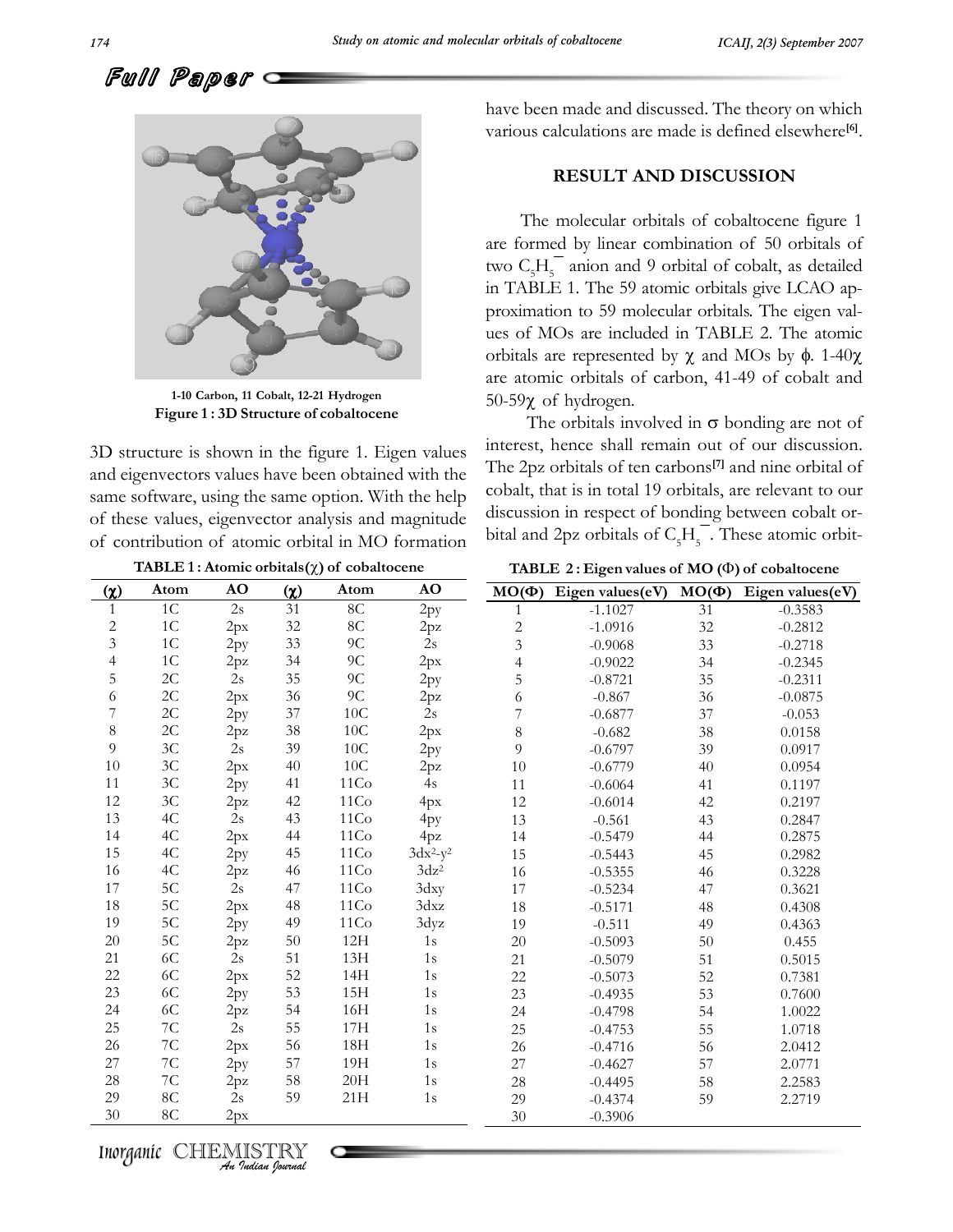ing

| $MOs$ -              | 4s                   | 4px                         | 4py                      | 4pz                      | $3dx^2-y^2$ $3dz^2$ $3dxy$                                     |                |                   | 3dxz                | 3dyz      |
|----------------------|----------------------|-----------------------------|--------------------------|--------------------------|----------------------------------------------------------------|----------------|-------------------|---------------------|-----------|
|                      | $\chi_{41}$          | $\chi_{42}$                 | $\chi_{43}$              | $X_{44}$                 | $\chi_{45}$                                                    | $X_{46}$       | $X_{47}$          | $X_{48}$            | $X_{49}$  |
| $\phi_{23}$          |                      | $\overline{\phantom{a}}$    | $\overline{\phantom{0}}$ | ÷.                       | 0.2507                                                         | 0.4737         |                   | $0.2664$ $0.2327$ - |           |
| $\phi$ <sub>24</sub> |                      |                             |                          | ä,                       | 0.5537                                                         | $\sim$         | 0.4186            | ä,                  | 0.2781    |
| $\phi_{25}$          |                      |                             |                          | $\overline{\phantom{m}}$ | $\mathcal{L}^{\text{max}}$                                     | 0.5281         | <b>Contractor</b> | 0.3033 0.5717       |           |
| $\phi_{26}$          |                      |                             |                          | $\overline{\phantom{m}}$ | 0.2652                                                         | $\sim 10^{-1}$ | 0.5281            | 0.3717 0.3035       |           |
| $\phi_{28}$          |                      |                             |                          | ٠                        | ÷,                                                             | ÷,             | 0.2339            | $\bar{a}$           | 0.2297    |
| $\phi_{30}$          |                      |                             |                          | $\overline{\phantom{0}}$ | $\sim$                                                         | 0.5131         |                   | 0.2416 0.3996       |           |
| $\phi_{32}$          |                      |                             |                          | $\overline{\phantom{0}}$ | 0.3741                                                         | ÷,             | $\bar{a}$         | 0.3523 0.4225       |           |
| $\phi_{36}$          |                      | 0.3346 0.9288               |                          | 0.4070                   |                                                                |                |                   | ÷,                  |           |
| $\phi_{37}$          | 0.3259               | ÷,                          |                          | 0.8777 0.5655            |                                                                |                |                   |                     | $\bar{ }$ |
| $\phi_{38}$          | 0.6188               | $\overline{\phantom{a}}$    | <b>Contract</b>          | 0.2691                   |                                                                |                |                   |                     |           |
|                      | $\phi_{41}$ ? 0.3195 | $\sim$                      |                          | 0.3626 0.4823            |                                                                |                |                   |                     |           |
| $\phi_{42}$          | 0.3148               | $\bar{a}$                   |                          | 0.3549 0.3479            |                                                                |                |                   |                     |           |
|                      |                      | $\phi_{46}$ ? 0.2767 0.3026 | <b>Contractor</b>        | 0.3002                   |                                                                |                |                   |                     |           |
|                      | $\phi_{47}$ ? 0.3329 | ä,                          | 0.2698 0.2911            |                          |                                                                |                |                   |                     |           |
| $\phi_{50}$          | 0.7239               | $\bar{a}$                   |                          | 0.2913 0.3794            |                                                                |                |                   |                     |           |
| $\phi_{5}$ ?         | 0.5741               | 0.5317                      | 0.3413 0.7871            |                          |                                                                |                |                   |                     |           |
| $\phi$ <sub>54</sub> | $\sim 100$           |                             | 0.2380 0.2945 0.2227     |                          |                                                                |                |                   |                     |           |
| $\phi_{55}$          |                      | 0.3738 0.2889 0.3878        |                          | <b>Contractor</b>        |                                                                |                |                   |                     |           |
| $\phi_{56}$          | 0.2297               | $\sim$ $-$                  |                          |                          |                                                                |                |                   |                     |           |
| Summation<br>Values  |                      |                             |                          |                          | 4.4247 2.2900 3.1799 4.0523 1.4437 1.5086 1.6886 1.6596 1.8055 |                |                   |                     |           |

 $\overline{\text{O}}$ <br>**N.B.:** - Orbitals having eigen vector values above 0.22 have only been considered

**1C <sup>4</sup> : Eigen vector values of 2pz orbitals of carbon** TABLE 4 : Eigen vector values of 2pz orbitals of carbon atoms of both the  $C_{\rm g}H_{\rm g}^-$  and their summation values

| <b>MOS</b>                          | 1 <sub>C</sub>           | 2C       | 3C                       | 4C          | 5C            | 6C           | 7C            | 8C          | 9C            | 10C                                                                                      |
|-------------------------------------|--------------------------|----------|--------------------------|-------------|---------------|--------------|---------------|-------------|---------------|------------------------------------------------------------------------------------------|
|                                     | $\chi_4$                 | $\chi_8$ | $\chi_{12}$              | $\chi_{16}$ | $\chi_{20}$   | $\chi_{24}$  | $\chi_{28}$   | $\chi_{32}$ | $\chi_{36}$   | $\chi_{40}$                                                                              |
| $\phi_{23}$                         | $\overline{\phantom{0}}$ |          | $\overline{\phantom{a}}$ | 0.2610      |               | ٠            |               |             |               |                                                                                          |
| $\phi$ <sub>24</sub>                |                          |          |                          |             |               |              |               |             |               |                                                                                          |
| $\phi_{25}$                         |                          |          |                          |             |               |              |               |             |               |                                                                                          |
| $\phi_{26}$                         |                          |          |                          |             |               |              |               |             |               |                                                                                          |
| $\phi_{28}$                         | 0.2825                   |          | 0.2548                   |             |               |              | 0.2836 0.2755 |             | 0.2362        |                                                                                          |
| $\phi_{30}$                         | 0.2899                   |          | 0.2750                   |             |               | 0.24740.2537 |               | 0.2649      |               |                                                                                          |
| $\phi_{31}$                         | 0.28350.3653             |          | $\frac{1}{2}$            |             | 0.2853 0.2495 |              | 0.2476        |             |               |                                                                                          |
| $\phi_{36}$                         |                          | 0.2348   | ÷,                       |             |               |              |               | 0.2304      |               |                                                                                          |
| $\phi$ <sub>37</sub>                |                          |          | $\overline{\phantom{0}}$ | 0.2413      |               |              | 0.2212        |             |               |                                                                                          |
| $\phi_{38}$                         |                          |          |                          | 0.1591      |               | 0.1146       |               |             | 0.1874 0.2835 |                                                                                          |
| $\phi_{41}$                         | 0.2925                   |          | ÷,                       |             | 0.5471 0.2847 |              |               |             |               |                                                                                          |
| $\phi_{42}$                         |                          |          |                          |             |               | 0.2580       |               |             | 0.260         |                                                                                          |
| $\phi$ <sub>46</sub>                |                          |          |                          | 0.3743      |               |              |               |             |               |                                                                                          |
| $\phi_{47}$                         |                          |          |                          | 0.2733      |               |              |               |             |               | 0.2233                                                                                   |
| $\phi_{50}$                         |                          |          |                          |             |               |              |               |             |               | 0.5771                                                                                   |
| $\phi$ <sub>51</sub><br>$\phi_{54}$ |                          |          |                          |             | 0.2218        |              |               |             |               |                                                                                          |
| $\phi_{55}$                         |                          |          |                          |             |               |              |               |             |               |                                                                                          |
| φ <sub>56</sub>                     |                          |          |                          |             |               |              |               |             |               |                                                                                          |
| Summation                           |                          |          |                          |             |               |              |               |             |               | $\sum_{r=1}^{39} 1.1484 0.6001 0.5298 1.8804 1.0307 0.9099 0.7443 0.6827 0.8057 0.80040$ |

 $\overline{\text{re} \ \chi_{4,} \chi_{8,} \gamma}$ als are  $\chi_{4}$ ,  $\chi_{8}$ ,  $\chi_{12}$ ,  $\chi_{16}$ ,  $\chi_{20}$ ,  $\chi_{24}$ ,  $\chi_{28}$ ,  $\chi_{32}$ ,  $\chi_{36}$ ,  $\chi_{40}$  of carbon and  $\chi_{41}$ - $\chi_{49}$  of cobalt. The coefficients of these or-<br>bitals are the eigen vector values of  $\gamma$  bitals are the eigen vector values of  $\chi$  which have<br>been evaluated by molecular mechanics method us-

**C** FUII Paper<br>ing cache software. They express the forms of mo- $\overline{C}$  or  $\overline{C}$  and  $\overline{C}$  and  $\overline{C}$  and  $\overline{C}$  be software. They express the forms of mo-<br>orbital that is the extent of involvement of  $\gamma$ lecular orbital that is the extent of involvement of  $\chi$ the forms of mo-<br>sular orbital that is the extent of involvement of  $\chi$ <br>the formation of  $\phi$ . These values are included in in the formation of  $\phi$ . These values are included in TABLE 3, for metal orbitals and TABLE 4 for 2pz TABLE 3, for metal orbitals and TABLE 4 for 2pz<br>orbitals of carbon. The zero or near zero values have orbitals of carbon. The zero or near zero<br>been excluded from the TABLES. orbitals of carbon. The zero or near zero values have<br>been excluded from the TABLES.<br>The first seven molecular orbitals, that is  $\phi_{23-26}$ ,<br> $\phi_{28}$ ,  $\phi_{30}$  and <sub>31</sub>, have contributions from 3d orbitals of **<sup>3</sup> : Eigen vector values of orbitals of cobalt in cobaltocene and their summation values**

 $\phi_{28}$ ,  $\phi_{30}$  and  $_{31}$ , have contributions from 3d orbitals of<br>the metal and the remaining twelve molecular<br>orbitals( $\phi_{12}$ - $\phi_{23}$ ,  $\phi_{31}$ - $\phi_{32}$ ,  $\phi_{43}$ ,  $\phi_{51}$ - $\phi_{62}$ ,  $\phi_{73}$ ,  $\phi_{81}$ - $\phi_{92}$ , seven molecular orbitals, that is  $\phi_{23\cdot26}$ , have contributions from 3d orbitals of  $4p$ z  $(136 \tcdot 138)$   $141 \tcdot 142$   $146 \tcdot 147$   $150 \tcdot 151$   $154 \tcdot 155$ ,  $156$ <br>have contribution from vacant 4s, and 4px, 4py and<br>4pz orbitals of the metal in TABLE 3. To examine  $\frac{1}{1}$ , the remaining twelve  $\phi_{28}$ ,  $\phi_{30}$ , and <sub>31</sub>, have contributions from 3d orbitals of<br>the metal and the remaining twelve molecular<br>orbitals( $\phi_{36}$ - $\phi_{38}$ ,  $\phi_{41}$ - $\phi_{42}$ ,  $\phi_{46}$ - $\phi_{47}$ ,  $\phi_{50}$ - $\phi_{51}$ ,  $\phi_{54}$ - $\phi_{55}$ ,  $\phi$  $4pz$  orbitals of the metal in TABLE 3. To examine<br>the extent of involvement of 3d, 4s and 4p orbitals the extent of involvement of 3d, 4s and 4p orbitals<br>in the formation of molecular orbitals the values of in the formation of molecular orbitals the values of coefficient of each orbital have been added to see the total involvement in all the 19 molecular orbitthe total involvement in all the 19 molecular orbitals. The summation values are placed at the bottom<br>of the TABLE 3. The total contribution from each of the TABLE 3. The total contribution from each<br>atomic orbital is also shown in figure 2. It is clearly atomic orbital is also shown in figure 2. It is clearly indicated that 4s orbital has the maximum involveindicated that 4s orbital has the maximum involvement out of 4s and 4p orbitals, and 3dyz orbital has<br>the maximum involvement from the 3d orbitals. The the maximum involvement from the 3d orbital<br>sequence from the two series is as below. quence from the two series is as below.<br> $4px>4px>4px>3dxz>3dxz>3dzz>3dz^2-y$ 4s, 4pz>4py>4px, 3dyz>3dxy>3dxz>3dz<sup>2</sup>>3dx<sup>2</sup>-y<sup>2</sup><br>**Eiøen values** 

#### Eigen values

Eigen values<br>The eigen values of 59 molecular orbitals of<br>cobaltocene are listed in TABLE 2, out of which we shall discuss only 19 molecular orbitals described in<br>shall discuss only 19 molecular orbitals described in shall discuss only 19 molecular orbitals described in<br>TABLE 3 and 4. The first seven MOs are formed by TABLE 3 and 4. The first seven MOs are formed by<br>various 3d orbitals and 2pz orbitals C $H<sup>-</sup>$  ion. These various 3d orbitals and 2pz orbitals  $C_5H_5^-$  ion. These<br>orbitals are the most stable molecular orbitals beorbitals are the most stable molecular orbitals be-<br>tween cobalt and 2pz orbitals of  $CH<sub>-</sub>$ . They have tween cobalt and 2pz orbitals of  $C_5H_5^-$ . They have<br>their energies in the range -0.4935 to -0.3583e.V. their energies in the range  $-0.4935$  to  $-0.3583$ e.V. .<br>Th for energies in the range contribution of 3d metric formation of  $\phi$  -  $\phi$  M the formation of  $\phi_{23} - \phi_{31}$  MOs is described as below.



Inorganic CHEMISTRY<br>An Indian Iourual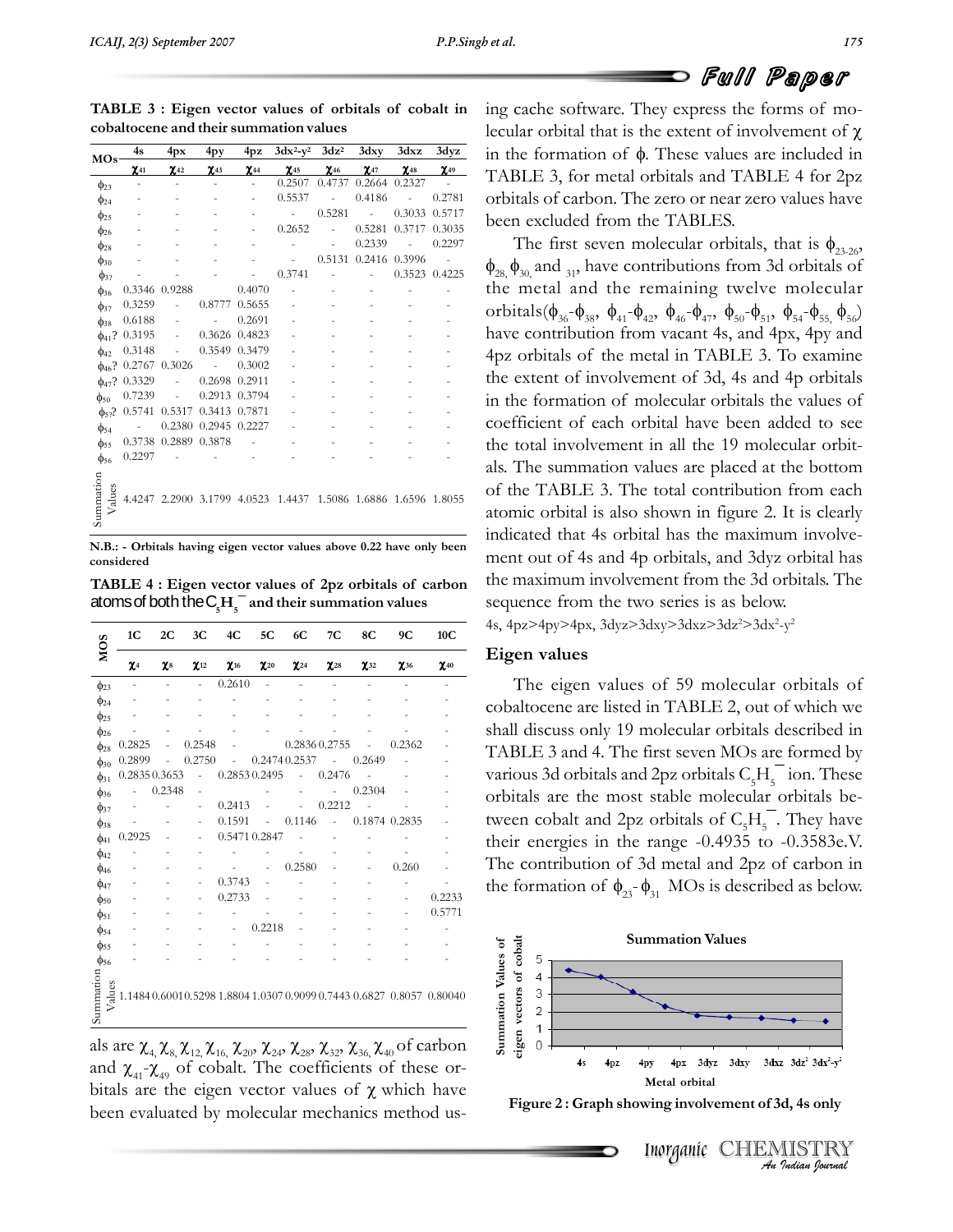**TABLE**

| ש שיש                         | <i>V El p</i> C l'   |                  |                                                            |                |
|-------------------------------|----------------------|------------------|------------------------------------------------------------|----------------|
|                               |                      |                  | Figure 3 : Energy level diagram of cobaltocene             |                |
| Molecular<br>orbital $(\Phi)$ | Eigen<br>values(e.v) | Energy<br>levels | Atomic orbitals $(\chi)$                                   |                |
| 56                            | 2.0412               |                  | Co(4s)                                                     |                |
| 55                            | 1.0718               |                  | Co(4s,4px,4py)                                             |                |
| 54                            | 1.0022               |                  | Co(4px,4py,4pz),C(2pz)                                     |                |
| 51                            | 0.5015               |                  | Co(4s,4px,4py,4pz),C(2pz)                                  |                |
| 50                            | 0.455                |                  | Co(4s,4py,4pz),C(2pz)                                      |                |
| 47                            | 0.3621               |                  | Co(4s,4py,4pz), C(2pz)                                     |                |
| 46                            | 0.3228               |                  | Co(4s,4px,4pz),C(2pz)                                      |                |
| 42                            | 0.2197               |                  | Co(4s,4py,4pz)                                             |                |
| 41                            | 0.1197               |                  | Co(4s,4py,4pz), C(2pz)                                     |                |
| 38                            | 0.0158               |                  | Co(4s,4pz), C(2pz),                                        |                |
| 37                            | $-0.053$             |                  | Co(4s,4py,4pz), C(2pz),                                    |                |
| 36                            | $-0.0875$            |                  | Co(4s,4px,4pz),C(2pz)<br>Co(4s,4py,4pz)                    |                |
| 31                            | $-0.3583$            |                  | Co(3dx2-y2, 3dxz,3dyz)<br>C(2pz)                           |                |
| 30                            | $-0.3906$            |                  | Co(3dz2,3dxy3dxz),C(2pz)                                   |                |
| 29                            | $-0.4374$            |                  | Co(3dxy,3dyz),<br>C(2pz), Co(3dx2-y2,<br>3dxy, 3dxz, 3dyz) | $\overline{1}$ |
| 23                            | $-0.4935$            |                  | Co(3dz2,3dxz,3dyz),<br>$Co(3dx2-y2,3dxy,3dyz)$             | 1<br>1         |

Full Paper **Figure**

|  | 23                                                 |                                                         |                                                                                     | $-0.4935$ |  |
|--|----------------------------------------------------|---------------------------------------------------------|-------------------------------------------------------------------------------------|-----------|--|
|  |                                                    |                                                         | $\Phi_{23}$ , $\chi_{46}$ , $\chi_{47}$ , $\chi_{45}$ , $\chi_{48}$ , $\chi_{16}$ , |           |  |
|  | $\phi$ <sub>24 -</sub> $\chi_{45}$ , $\chi_{47}$ , |                                                         |                                                                                     |           |  |
|  |                                                    | $\Phi_{25}$ , $\chi_{49}$ , $\chi_{46}$ , $\chi_{48}$ , |                                                                                     |           |  |
|  |                                                    | $\Lambda$ $\sim$ $\sim$ $\sim$                          |                                                                                     |           |  |

$$
\Phi_{24}^{\phantom{\dag}}\, \chi_{45}^{\phantom{\dag}}, \chi_{47}^{\phantom{\dag}},
$$

24 -  $\chi_{45}$ ,  $\chi_{47}$ ,<br>
25 -  $\chi_{49}$ ,  $\chi_{46}$ ,  $\chi_{48}$ ,<br>
26 -  $\chi_{47}$ ,  $\chi_{48}$ ,  $\chi_{49}$ ,  $\chi_{45}$ ,  $\Phi_{24}^{\sqrt{2}}$ ,  $\chi_{45}^{\sqrt{2}}$ ,  $\chi_{47}^{\sqrt{2}}$ ,  $\chi_{48}^{\sqrt{2}}$ ,  $\chi_{49}^{\sqrt{2}}$ ,  $\chi_{47}^{\sqrt{2}}$ ,  $\chi_{48}^{\sqrt{2}}$ ,  $\chi_{47}^{\sqrt{2}}$ ,  $\chi_{49}^{\sqrt{2}}$ ,  $\chi_{45}^{\sqrt{2}}$ ,  $\chi_{47}^{\sqrt{2}}$ ,  $\chi_{47}^{\sqrt{2}}$ ,  $\chi_{47}^{\sqrt{2}}$ ,  $\chi_{58}^{\sqrt{2}}$ l<sub>48</sub>,<br>(<sub>49</sub>,<br>γ  $\chi^{45}$ <br> $\chi^{45}$ 

$$
\begin{array}{l}\n\Phi_{25} = \chi_{49}^{\phantom{-}} \chi_{46}^{\phantom{-}} \chi_{48}^{\phantom{-}} \chi_{48}^{\phantom{-}} \chi_{48}^{\phantom{-}} \chi_{48}^{\phantom{-}} \chi_{48}^{\phantom{-}} \chi_{48}^{\phantom{-}} \chi_{48}^{\phantom{-}} \\
\Phi_{26} = \chi_{47}^{\phantom{-}} \chi_{48}^{\phantom{-}} \chi_{48}^{\phantom{-}} \chi_{24}^{\phantom{-}} \chi_{45}^{\phantom{-}} \\
\Phi_{28} = \chi_{47}^{\phantom{-}} \chi_{46}^{\phantom{-}} \chi_{24}^{\phantom{-}} \chi_{24}^{\phantom{-}} \chi_{45}^{\phantom{-}} \chi_{28}^{\phantom{-}} \chi_{12}^{\phantom{-}} \chi_{26}^{\phantom{-}} \\
\Phi_{30} = \chi_{46}^{\phantom{-}} \chi_{48}^{\phantom{-}} \chi_{47}^{\phantom{-}} \chi_{47}^{\phantom{-}} \chi_{47}^{\phantom{-}} \chi_{47}^{\phantom{-}} \chi_{27}^{\phantom{-}} \chi_{20}^{\phantom{-}} \chi_{20}^{\phantom{-}}\n\end{array}
$$

 $\Phi_{26}^-\chi_{47}^-\chi_{48}^-\chi_{49}^-\chi_{49}^-\chi_{45}^-\,,\ \Phi_{28}^-\chi_{47}^-\chi_{49}^-\chi_{24}^-\chi_{44}^-\chi_{28}^-\chi_{12}^-\chi_{36}^-\,,\ \Phi_{30}^-\chi_{46}^-\chi_{48}^-\chi_{49}^-\chi_{47}^-\chi_{47}^-\chi_{47}^-\chi_{12}^-\chi_{32}^-\chi_{24}^-\chi_{20}^-\,,\ \Phi_{31}^-\chi_{49}^-\chi_{49}^-\chi_{48}^-\chi_{82}^-\$  $\chi_{28}$ ,  $\chi_{12}$ , $\chi_{36}$ ,<br><sub>2</sub>,  $\chi_{32}$ , $\chi_{24}$ ,  $\chi_{20}$ ,<br> $\chi_{16}$ , $\chi_{4}$ , $\chi_{20}$ ,  $\chi_{28}$ , N463N483N473N42N123 N323N24, N203<br>Y Y Y Y Y Y Y Y Y

 $\phi_{31}$ ,  $\chi_{49}$ ,  $\chi_{45}$ ,  $\chi_{8}$ ,  $\chi_{8}$ ,  $\chi_{16}$ ,  $\chi_{4}$ ,  $\chi_{20}$ ,  $\chi_{28}$ ,  $\chi_{28}$ ,  $\chi_{29}$ ,  $\chi_{28}$ ,  $\chi_{29}$ ,  $\chi_{28}$ ,  $\chi_{29}$ ,  $\chi_{29}$ ,  $\chi_{29}$ ,  $\chi_{29}$ ,  $\chi_{29}$ ,  $\chi_{29}$ ,  $\chi_{20}$ ,  $\chi_{20}$ ,  $\chi_{$ interaction of 4s, 4px, 4py, and 4pz orbitals of metal<br>and 2pz orbitals of carbon. These MOs are comparaand 2pz orbitals of carbon. These MOs are compara-<br>tively less stable and have their energies between tively less stable and have their energies between - $\frac{48}{200875}$  and 2.0412e.V. The contribution of various  $\frac{49}{200875}$  atomic orbitals in the formation of molecular orbitals  $\frac{59}{2008}$ atomic orbitals in the form ,ort<br>http:<br>۲۰۰ ,1tal<br>d b<br>7 ,s 111<br>elo<br>? . is presented below. th<br>w.<br>γ

,

tomic orbitals in<br>
36 - X<sub>42</sub>, X<sub>44</sub>, X<sub>41</sub>, X<sub>8</sub>, 7<br>
37 - X<sub>43</sub>, X<sub>44</sub>, X<sub>41</sub>, X<sub>10</sub>, ente<br>X<sub>44</sub><br>Y  $38 - 143$   $144 - 141$   $16$ d l<br>χ<sub>41</sub>:<br>γ elo<br>x,,<br>y x.<br>K<sub>32</sub>,<br>γ  $\phi_{36}^{-1}$ ,  $\chi_{42}$ ,  $\chi_{44}$ ,  $\chi_{41}$ ,  $\chi_{8}$ ,  $\chi_{32}$ ,<br> $\phi_{37}$ ,  $\chi_{43}$ ,  $\chi_{44}$ ,  $\chi_{41}$ ,  $\chi_{16}$ ,  $\chi_{28}$ ,<br> $\phi_{38}$ ,  $\chi_{41}$ ,  $\chi_{44}$ ,  $\chi_{36}$ ,  $\chi_{32}$ ,  $\chi_{16}$ ,  $\chi_{24}$ ,  $, \, \nu_{44}$ ,  $\nu_{41}$ ,  $\nu_{8}$ ,  $\nu_{1}$ 36 - X422 X442 X412 X82 X<sub>322</sub><br>37 - X432 X442 X412 X<sub>16</sub>2 X<sub>28</sub>2<br>38 - X412 X442 X<sub>36</sub>2 X<sub>322</sub> X<sub>16</sub>2 X<sub>24</sub>2  $\chi_{32}^{\prime},$ <br> $\chi_{28}^{\prime},$  $\phi_{37}$  ,  $\chi_{43}$ ,  $\chi_{44}$ ,  $\chi_{41}$ ,  $\chi_{16}$ ,  $\chi_{28}$ <br>  $\phi_{37}$  ,  $\chi_{43}$ ,  $\chi_{44}$ ,  $\chi_{41}$ ,  $\chi_{16}$ ,  $\chi_{28}$ <br>  $\phi_{38}$  ,  $\chi_{41}$ ,  $\chi_{44}$ ,  $\chi_{36}$ ,  $\chi_{32}$ ,  $\chi_{16}$ ,  $\chi_{24}$ ,<br>  $\phi_{41}$  ,  $\chi_{43}$ ,  $\chi_{43$  $\frac{1}{2}$ ,  $\frac{1}{2}$ ,  $\frac{1}{2}$ ,  $\frac{1}{2}$ ,  $\frac{1}{2}$ ,  $\frac{1}{2}$  $\chi_{28}^2,\ \chi_{16}^2,\ \gamma$ , $\chi_{24}$  $\phi_{38}$  ,  $\chi_{43}$ ,  $\chi_{44}$ ,  $\chi_{45}$ ,  $\chi_{36}$ ,  $\chi_{32}$ ,  $\chi_{16}$ ,  $\chi_{24}$ ,<br>  $\phi_{41}$  ,  $\chi_{44}$ ,  $\chi_{43}$ ,  $\chi_{36}$ ,  $\chi_{32}$ ,  $\chi_{16}$ ,  $\chi_{24}$ ,<br>  $\phi_{41}$  ,  $\chi_{43}$ ,  $\chi_{43}$ ,  $\chi_{41}$ ,  $\chi_{16}$ ,  $\chi_{4}$ ,  $\chi_{20}$ 41 -  $\mathcal{X}_{43}$ ,  $\mathcal{X}_{43}$ ,  $\mathcal{X}_{44}$ ,  $\mathcal{X}_{41}$ <br>
42 -  $\mathcal{X}_{43}$ ,  $\mathcal{X}_{44}$ ,  $\mathcal{X}_{41}$ <br>
46 -  $\mathcal{X}_{42}$ ,  $\mathcal{X}_{44}$ ,  $\mathcal{X}_{41}$ ,  $\mathcal{Y}$  $\phi_{41}$ ,  $\chi_{44}$ ,  $\chi_{43}$ ,  $\chi_{41}$ ,  $\chi_{43}$ <br>  $\phi_{42}$ ,  $\chi_{43}$ ,  $\chi_{44}$ ,  $\chi_{41}$ ,  $\chi_{42}$ <br>  $\phi_{46}$ ,  $\chi_{42}$ ,  $\chi_{44}$ ,  $\chi_{41}$ ,  $\chi_{36}$  $\phi_{42}$ ,  $\chi_{43}$ ,  $\chi_{44}$ ,  $\chi_{41}$ ,<br>  $\phi$   $\gamma$   $\gamma$ ,  $\gamma$ ,  $\gamma$ , $\chi_4$ ,<br> $\gamma$ , $\chi_{42}$  -  $\chi_{43}$ ,  $\chi_{44}$ ,  $\chi_{41}$ ,<br>
46 -  $\chi_{42}$ ,  $\chi_{44}$ ,  $\chi_{41}$ ,  $\chi_{36}$ ,<br>
47 -  $\chi_{41}$ ,  $\chi_{44}$ ,  $\chi_{43}$ ,  $\chi_{16}$ ,<br>
50 -  $\chi_{41}$ ,  $\chi_{44}$ ,  $\chi_{43}$ ,  $\chi_{16}$ ,  $\chi_{36}$ <br> $\gamma$  $\phi_{46}$ ,  $\chi_{42}$ ,  $\chi_{44}$ ,  $\chi_{41}$ ,  $\chi_{36}$ ,  $\chi_{24}$ ,<br>  $\phi_{47}$ ,  $\chi_{41}$ ,  $\chi_{44}$ ,  $\chi_{43}$ ,  $\chi_{16}$ ,<br>  $\phi$   $\chi$ ,  $\chi$ ,  $\chi$ ,  $\chi$ ,  $\chi$ , $\chi^{(44)}_{44},$ <br> $\chi^{(44)}_{44},$  $\chi_{41}^2$ ,<br> $\chi_{43}^2$ , x<sub>36</sub>,<br>x<sub>16</sub>,<br>γ  $\Phi_{47}$  ,  $\chi_{41}$ ,  $\chi_{44}$ ,  $\chi_{43}$ ,  $\chi_{16}$ ,<br>  $\Phi_{50}$  ,  $\chi_{41}$ ,  $\chi_{44}$ ,  $\chi_{43}$ ,  $\chi_{16}$ ,<br>  $\phi_{50}$  ,  $\chi_{41}$ ,  $\chi_{44}$ ,  $\chi_{43}$ ,  $\chi_{16}$ ,  $\chi_{40}$ ,<br>  $\phi_{51}$  ,  $\chi_{44}$ ,  $\chi_{41}$ ,  $\chi_{42}$ ,  $\chi_{32}$ ,  $\chi_{$  $\overline{5}$  $\frac{1}{2}$ ,  $\frac{1}{4}$ ,  $\frac{1}{4}$ ,  $\frac{1}{4}$ ,  $\frac{1}{4}$ ,  $\frac{1}{4}$  $\frac{1}{50}$  -  $\chi_{41}$ ,  $\chi_{44}$ ,  $\chi_{43}$ ,  $\chi_{16}$ ,  $\chi_{40}$ <br>  $\frac{1}{51}$  -  $\chi_{44}$ ,  $\chi_{41}$ ,  $\chi_{42}$ ,  $_{43}$ ,  $\chi_{40}$ ,<br>  $\frac{1}{54}$ -  $\chi_{43}$ ,  $\chi_{42}$ ,  $\chi_{44}$ ,  $\chi_{20}$ ,  $,\chi_{4}^{\prime}$  $\phi_{50}$ ,  $\chi_{41}$ ,  $\chi_{44}$ ,  $\chi_{43}$ ,  $\chi_{16}$ ,  $\chi_{40}$ ,<br>  $\phi_{50}$ ,  $\chi_{41}$ ,  $\chi_{44}$ ,  $\chi_{43}$ ,  $\chi_{16}$ ,  $\chi_{40}$ , , $\chi_{44}^2$ ,<br> $\chi_{41}^2$ , 54 - 7745 - 7742 - 7744 -, $\chi_{43}^{\mathbb{Z}}, \ \chi_{42}^{\mathbb{Z}},$ , $\chi_{16}^{2}$ <br>  $\chi_{43}^{43}$ ,  $\chi_{10}^{20}$  $\phi_{51}$ ,  $\chi_{44}$ ,  $\chi_{41}$ ,  $\chi_{42}$ ,  $\chi_{33}$ ,  $\chi_{16}$ ,  $\chi_{40}$ ,<br>  $\phi_{51}$ ,  $\chi_{44}$ ,  $\chi_{41}$ ,  $\chi_{42}$ ,  $\chi_{33}$ ,  $\chi_{40}$ ,<br>  $\phi_{54}$ ,  $\chi_{43}$ ,  $\chi_{42}$ ,  $\chi_{44}$ ,  $\chi_{20}$ ,<br>  $\phi_{55}$ ,  $\chi_{43}$ ,  $\chi_{41}$ ,  $\chi_{42}$  $\phi_{54}$ ,  $\chi_{43}$ ,  $\chi_{42}$ ,  $\chi_{43}$ ,  $\chi_{42}$ ,  $\chi_{43}$ ,  $\chi_{20}$ ,<br>  $\phi_{55}$ ,  $\chi_{43}$ ,  $\chi_{41}$ ,  $\chi_{42}$ ,<br>  $\phi_{56}$ ,  $\chi_{41}$  $\phi_{56}$   $\chi_{41}$ 

**Indiana**<br>**Indian**, their eiger<br>**Indian fourwal**  $\phi_{\text{56}}$ .  $\chi_{\text{41}}$ ,  $\chi_{\text{42}}$ ,  $\phi_{\text{56}}$ ,  $\chi_{\text{41}}$ <br> $\phi_{\text{56}}$ ,  $\chi_{\text{41}}$  . Energy level diagram has been drawn for repre- n .= m has been drawn for repre-<br>their eigen values and involve-

Inorganic CHEMISTRY

| <b>TABLE 5: contribution of electron in MO-23</b> |  |
|---------------------------------------------------|--|

| χ              | Atomic orbital   | Eigen  | No. of<br>$vector(c_{ri})$ electrons(n <sub>i</sub> ) | $n_{ri} = n_i c^2_{ri}$ |
|----------------|------------------|--------|-------------------------------------------------------|-------------------------|
| 3              | $1C-2py$         | 0.1894 | 2                                                     | 0.0717448               |
| $\overline{4}$ | $1C-2pz$         | 0.1117 | 2                                                     | 0.0249538               |
| 10             | $3C-2px$         | 0.1792 | 2                                                     | 0.0642252               |
| 14             | $4C-2px$         | 0.1665 | $\overline{2}$                                        | 0.0554446               |
| 16             | $4C-2pz$         | 0.2610 | 2                                                     | 0.136242                |
| 24             | $6C-2pz$         | 0.1332 | 2                                                     | 0.0354844               |
| 32             | $8C-2pz$         | 0.1701 | 2                                                     | 0.057868                |
| 35             | $9C-2py$         | 0.2135 | $\overline{2}$                                        | 0.0911644               |
| 36             | $9C-2pz$         | 0.1118 | 2                                                     | 0.0249984               |
| 45             | $11CO-3dx^2-y^2$ | 0.2507 | $\overline{2}$                                        | 0.125701                |
| 46             | $11CO-3dz^2$     | 0.4737 | 2                                                     | 0.4487834               |
| 47             | $11CO-3dxy$      | 0.2664 | 2                                                     | 0.141938                |
| 48             | $11CO-3dxz$      | 0.2327 | 2                                                     | 0.1082986               |
| 49             | 11CO-3dyz        | 0.1436 | $\overline{2}$                                        | 0.041242                |
| 50             | $12H-1s$         | 0.1046 | 2                                                     | 0.0218824               |

| χ  | Atomic orbital   | Eigen            | No. of                     | $n_{ri} = n_i c^2_{ri}$ |
|----|------------------|------------------|----------------------------|-------------------------|
|    |                  | $vector(c_{ri})$ | electrons(n <sub>i</sub> ) |                         |
| 10 | $3C-2px$         | 0.1183           | 2                          | 0.0279898               |
| 12 | $3C-2pz$         | 0.1153           | 2                          | 0.0265882               |
| 14 | $4C-2px$         | 0.1642           | $\mathbf{2}$               | 0.0539232               |
| 19 | $5C-2py$         | 0.1184           | 2                          | 0.0280372               |
| 22 | $6C-2px$         | 0.1162           | $\mathbf{2}$               | 0.0270048               |
| 23 | $6C-2py$         | 0.1573           | $\mathbf{2}$               | 0.0494866               |
| 24 | $6C-2pz$         | 0.1220           | 2                          | 0.029768                |
| 26 | $7C-2px$         | 0.1660           | 2                          | 0.055112                |
| 31 | $8C-2py$         | 0.1793           | $\mathbf{2}$               | 0.064297                |
| 32 | $8C-2pz$         | 0.1060           | $\overline{c}$             | 0.022472                |
| 34 | $9C-2px$         | 0.1445           | 2                          | 0.0417604               |
| 38 | $10C-2px$        | 0.1349           | $\mathbf{2}$               | 0.036396                |
| 39 | $10C-2py$        | 0.1000           | $\overline{2}$             | 0.02                    |
| 45 | $11CO-3dx^2-y^2$ | 0.5537           | 2                          | 0.6131674               |
| 46 | $11CO-3dz^2$     | 0.1378           | $\overline{c}$             | 0.0379776               |
| 47 | $11CO-3dxy$      | 0.4186           | 2                          | 0.350452                |
| 48 | $11CO-3dxz$      | 0.1448           | 2                          | 0.041934                |
| 49 | $11CO-3dyz$      | 0.2781           | 2                          | 0.1546792               |
| 59 | $21H-1s$         | 0.1015           | 2                          | 0.0206046               |

**analysis**

#### Population analysis

i**on analysis**<br>contribution of electrons in each occupied MOIn the contribution of electrons in each occupied<br>is calculated by using the population analysis MO is calculated by using the population analysis<br>method, introduced by Mulliken. This method apmethod, introduced by Mulliken. This method apmethod, introduced by Mulliken. This method apportions the electrons of n-electron molecule into net population  $n_r$  in the bas is function  $\chi_r$ . Let there net popula<br>be n. elect portions the electrons of n-electron molecule into<br>net population  $n_r$  in the bas is function  $\chi_r$ . Let there<br>be n<sub>i</sub> electrons in the MO  $\phi_i(n_i=0, 1, 2)$  and let n<sub>ri</sub> be n<sub>i</sub> electrons in the MO  $\phi_i$ (n<sub>i</sub>=0, 1, 2) and let n<sub>r, i</sub> symbolize the contribution of electrons in the MO  $\phi_i$  to the net population in  $\chi$ <sub>,</sub> we have to the net po<br>  $\mathbf{r_i} = \mathbf{n_i} \mathbf{c}_{\mathbf{r_i}}^2$ 

$$
\mathbf{n}_{\rm r,i} = \mathbf{n}_{\rm i} \, \mathbf{c}_{\rm r i}^2 \quad \dots \tag{1}
$$
\nWhere,  $\mathbf{c}_{\rm r i}$  is the coefficient of atomic orbitals for the i<sup>th</sup> MO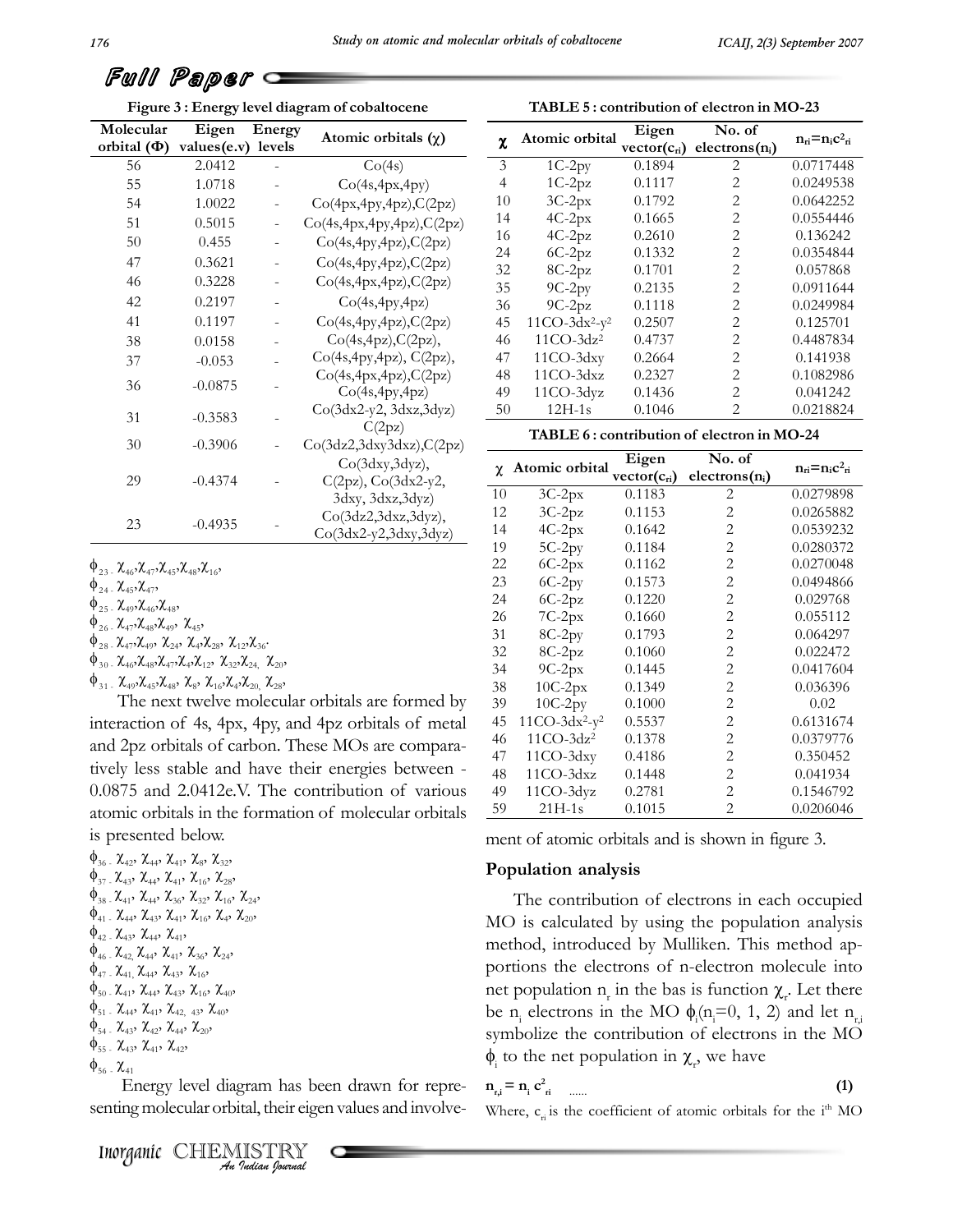**TABLE**



Full Paper **<sup>10</sup> : Contribution of electron in MO-28**

|          |                       |                           | TABLE 7: Contribution of electron in MO-25 |                         |
|----------|-----------------------|---------------------------|--------------------------------------------|-------------------------|
| χ        | Atomic orbital        | Eigen<br>$vector(c_{ri})$ | No. of<br>electrons(n <sub>i</sub> )       | $n_{ri} = n_i c^2_{ri}$ |
| 10       |                       | 0.1254                    | 2                                          | 0.0314504               |
| 16       | $3C-2px$<br>$4C-2pz$  | 0.1338                    | $\overline{c}$                             | 0.0358048               |
| 24       |                       | 0.1464                    | $\overline{2}$                             | 0.042866                |
|          | $6C-2pz$<br>8C-2px    |                           | $\overline{c}$                             |                         |
| 30       | $9C-2py$              | 0.1343                    | $\overline{c}$                             | 0.036073                |
| 35       |                       | 0.1092                    |                                            | 0.0238492               |
| 39       | $10C-2py$             | 0.1935                    | $\overline{c}$                             | 0.0748846               |
| 41       | 11CO-4s               | 0.1198                    | $\overline{c}$                             | 0.028704                |
| 46       | $11CO-3dz2$           | 0.5218                    | $\overline{c}$                             | 0.5445504               |
| 48       | 11CO-3dxz             | 0.3033                    | $\overline{c}$                             | 0.1839818               |
| 49       | 11CO-3dyz             | 0.5717                    | $\overline{2}$                             | 0.6536818               |
| 53       | $15H-1s$              | 0.1298                    | $\overline{2}$                             | 0.033696                |
|          |                       |                           | TABLE 8: Contribution of electron in MO-26 |                         |
| χ        | Atomic orbital        | Eigen                     | No. of                                     | $n_{ri} = n_i c^2_{ri}$ |
|          |                       | $vector(c_{ri})$          | electrons(n <sub>i</sub> )                 |                         |
| 2        | $1C-2px$              | 0.1738                    | $\overline{2}$                             | 0.0604128               |
| 6        | $2C-2px$              | 0.1271                    | $\overline{c}$                             | 0.0323088               |
| 8        | $2C-2pz$              | 0.1818                    | $\overline{c}$                             | 0.0661024               |
| 16       | $4C-2pz$              | 0.1756                    | $\overline{c}$                             | 0.0616708               |
| 34       | $9C-2px$              | 0.2568                    | $\overline{c}$                             | 0.1318924               |
| 38       | $10C-2px$             | 0.1466                    | $\overline{c}$                             | 0.0429832               |
| 39       | $10C-2py$             | 01383                     | $\overline{c}$                             | 0.0382538               |
| 40       | $10C-2pz$             | 0.1472                    | $\overline{c}$                             | 0.0433356               |
| 45       | $11CO-3dx^2-y^2$      | 0.2652                    | $\overline{c}$                             | 0.140662                |
| 46       | $11CO-3dz2$           | 0.1081                    | $\overline{c}$                             | 0.0467424               |
| 47       | 11CO-3dxy             | 0.5281                    | $\overline{c}$                             | 0.5577792               |
| 48       | 11CO-3dxz             | 0.3717                    | $\overline{c}$                             | 0.2763218               |
| 49       | 11CO-3dyz             | 0.3035                    | $\overline{2}$                             | 0.1842246               |
|          |                       |                           | TABLE 9: Contribution of electron in MO-27 |                         |
|          |                       | Eigen                     | No. of                                     |                         |
| χ        | Atomic orbital        | $vector(c_{ri})$          | electrons(n <sub>i</sub> )                 | $n_{ri} = n_i c^2_{ri}$ |
| 7        | $2C-2py$              | 0.1239                    | $\overline{c}$                             | 0.030702                |
| 8        | $2C-2pz$              | 0.3281                    | $\overline{c}$                             | 0.21530                 |
| 11       | $3C-2py$              | 0.1108                    | $\overline{c}$                             | 0.024554                |
| 12       | $3C-2pz$              | 0.2463                    | $\overline{c}$                             | 0.121328                |
| 14       | $4C-2px$              | 0.1247                    | $\overline{c}$                             | 0.0311                  |
| 16       | $4C-2pz$              | 0.2716                    | $\overline{c}$                             | 0.147334                |
| 18       | $5C-2px$              | 0.1760                    | $\overline{\mathbf{c}}$                    | 0.061952                |
| 19       | $5C-2py$              | 0.2181                    | $\overline{c}$                             | 0.095136                |
| 20       | $5C-2pz$              | 0.1675                    | $\overline{c}$                             | 0.056112                |
|          | $6C-2px$              |                           | $\overline{c}$                             |                         |
|          |                       | 0.1482                    |                                            | 0.043926                |
| 22       |                       |                           |                                            |                         |
| 24       | $6C-2pz$              | 0.2369                    | $\overline{c}$                             | 0.112244                |
| 27       | $7C-2py$              | 0.1709                    | $\overline{c}$                             | 0.058414                |
| 28       | $7C-2pz$              | 0.2131                    | $\overline{c}$                             | 0.090824                |
| 38       | $10C-2px$             | 0.1430                    | $\overline{c}$                             | 0.040898                |
| 40       | $10C-2pz$             | 0.1374                    | $\overline{c}$                             | 0.037758                |
| 45       | $11CO-3dx^2-y^2$      | 0.1445                    | $\overline{c}$                             | 0.04176                 |
| 47       | 11CO-3dxy             | 0.2931                    | $\overline{c}$                             | 0.171816                |
| 48<br>59 | 11CO-3dxz<br>$21H-1s$ | 0.2063<br>0.1796          | $\overline{2}$<br>$\overline{c}$           | 0.08512<br>0.064512     |

**<sup>7</sup> : Contribution of electron in MO-25**

als defined as a state of the solved for 59 electrons of a state and state and state and state and state and state  $\frac{3}{4}$ 30Equation-1, has been solved for 59 electrons of  $\frac{3\text{dyz}}{3\text{dyz}}$  of molecular orbitals in cobaltocene, each MO has in other  $t_{\text{t}}$  and  $t_{\text{t}}$  is the series of the MO-30 which has one elec-<br>two electrons except the MO-30 which has one elec-

|                |                          |                  | TABLE 10: Contribution of electron in MO-28 |                                       |  |
|----------------|--------------------------|------------------|---------------------------------------------|---------------------------------------|--|
|                | Atomic orbital           | Eigen            | No. of                                      | $n_{\rm ri} = n_{\rm i} c^2_{\rm ri}$ |  |
| χ              |                          | $vector(c_{ri})$ | electrons(n <sub>i</sub> )                  |                                       |  |
| $\overline{4}$ | $1C-2pz$                 | 0.2825           | $\overline{c}$                              | 0.1596124                             |  |
| 11             | $3C-2py$                 | 0.1404           | $\overline{c}$                              | 0.0394244                             |  |
| 12             | $3C-2pz$                 | 0.2548           | $\overline{c}$                              | 0.129846                              |  |
| 14             | $4C-2px$                 | 0.1343           | $\overline{2}$                              | 0.036073                              |  |
| 15             | $4C-2py$                 | 0.1270           | $\overline{c}$                              | 0.032258                              |  |
| 16             | $4C-2pz$                 | 0.1501           | $\overline{c}$                              | 0.04506                               |  |
| 18             | $5C-2px$                 | 0.1116           | $\overline{c}$                              | 0.0249092                             |  |
| 19             | $5C-2py$                 | 0.1774           | $\overline{c}$                              | 0.0629416                             |  |
| 20             | $5C-2pz$                 | 0.1591           | $\overline{c}$                              | 0.0499912                             |  |
| 23             | $6C-2py$                 | 0.1134           | $\overline{c}$                              | 0.0257192                             |  |
| 24             | 6C-2pz                   | 0.2836           | $\overline{c}$                              | 0.160858                              |  |
| 26             | $7C-2px$                 | 0.1105           | $\overline{2}$                              | 0.0244204                             |  |
| 28             | $7C-2pz$                 | 0.2755           | $\overline{c}$                              | 0.1518006                             |  |
| 32             | 8C-2pz                   | 0.2290           | $\overline{c}$                              | 0.0567846                             |  |
| 34             | $9C-2px$                 | 0.2130           | $\overline{c}$                              | 0.104882                              |  |
| 35             | $9C-2py$                 | 0.2130           | $\overline{c}$                              | 0.090738                              |  |
| 36             | $9C-2pz$                 | 0.2362           | $\overline{2}$                              | 0.1115808                             |  |
| 45             | $11CO-3dx^2-y^2$         | 0.1103           | $\overline{c}$                              | 0.0243322                             |  |
| 46             | $11CO-3dz2$              | 0.1402           | $\overline{c}$                              | 0.039312                              |  |
| 47             | 11CO-3dxy                | 0.2339           | $\overline{2}$                              | 0.1094184                             |  |
|                |                          |                  | TABLE 11: Contribution of electron in MO-29 |                                       |  |
|                |                          | Eigen            | No. of                                      |                                       |  |
| χ              | Atomic orbital           | $vector(c_{ri})$ | electrons(n <sub>i</sub> )                  | $n_{ri} = n_i c^2_{ri}$               |  |
| $\,$ 8 $\,$    | $2C-2pz$                 | 0.2024           | $\overline{c}$                              | 0.081932                              |  |
| 12             | $3C-2pz$                 | 0.1605           | $\overline{c}$                              | 0.05152                               |  |
| 20             | $5C-2pz$                 | 0.1336           | $\overline{2}$                              | 0.035698                              |  |
| 22             | $6C-2px$                 | 0.1780           | $\overline{c}$                              | 0.063368                              |  |
| 23             | $6C-2py$                 | 0.1788           | $\overline{c}$                              | 0.063938                              |  |
|                |                          |                  |                                             |                                       |  |
| 24             |                          | 0.1537           | $\overline{c}$                              | 0.047248                              |  |
| 26             | $6C-2pz$                 |                  | $\overline{c}$                              | 0.028512                              |  |
| 28             | $7C-2px$                 | 0.1194           | $\overline{c}$                              | 0.045904                              |  |
|                | $7C-2pz$                 | 0.1515           |                                             |                                       |  |
| 30             | $8C-2px$                 | 0.1932           | $\overline{c}$<br>$\overline{c}$            | 0.074652                              |  |
| 34             | $9C-2px$                 | 0.2557           | $\overline{c}$                              | 0.130764                              |  |
| 38             | $10C-2px$                | 0.3190           |                                             | 0.203522                              |  |
| 39<br>40       | $10C-2py$                | 0.3829<br>0.3061 | $\overline{c}$<br>$\overline{c}$            | 0.293224<br>0.187394                  |  |
| 46             | $10C-2pz$<br>$11CO-3dz2$ | 0.2052           |                                             | 0.084214                              |  |
|                |                          |                  | $\overline{c}$                              |                                       |  |
| 47<br>48       | 11CO-3dxy                | 0.2116<br>0.1243 | $\overline{c}$                              | 0.08955                               |  |
|                | $11CO-3dxz$              |                  | $\overline{c}$                              | 0.0309                                |  |
| 56<br>59       | 18H-1s<br>21H-1s         | 0.1009<br>0.1658 | $\overline{2}$<br>$\overline{2}$            | 0.020362<br>0.05498                   |  |

From Co it is from 3dz<sup>2</sup>-y<sup>2</sup>, 3dxy, and<br> *I* the contribution of electrons<br>
presented as below: -<br>
<br> *INNOSTRY*<br> *<i>INNOSTRY*<br> *<i>An Quation Cournal* als of 4c, and 9c and from Co it is from  $3dz^2$ ,  $3dx^2-y^2$ ,  $3dx$ ,  $3dx$ , In MO-24 it is from  $3dx^2-y^2$ ,  $3dx$ , and  $rac{59}{59}$  21H-1s 0.1658 2 0.05498<br>tron. The coefficient of atomic orbitals that is  $c_{\rm n}$  is<br>the eigen vector value. Since our interest is only in the eigen vector value. Since our interest is only in<br>MO-23-30, we have tabulated the results of these  $MO-23-30$ , we have tabulated the results of these<br> $MOs$  in TABLES 5-12. The result of solution of equa-MOs in TABLES 5-12. The result of solution of equa-<br>tion-1 for MOs of 23-30 clearly indicates that main tion-1 for MOs of 23-30 clearly indicates that main<br>contribution of electrons in MO-23 is from 2pz orbittribution of electrons in MO-23 is from 2pz orbit-<br>of 4c, and 9c and from Co it is from  $3dz^2$ ,  $3dx^2-y^2$ .  $2pz$  orbit-<br>  $2, 3dx^2-y^2$ ,  $3$ dxy,  $3$ dxz. In MO-24 it is from  $3dx^2-y^2$ ,  $3$ dxy, and  $3dx^2$  of cobalt. Briefly the contribution of electrons 3dyz of cobalt. Briefly the contribution of election other MOs can be presented as below: er MOs can be presented<br>- Co-3dyz, 3dz<sup>2</sup>, 3dxz MO-25 - Co-3dyz, 3dz<sup>2</sup>, 3dxz